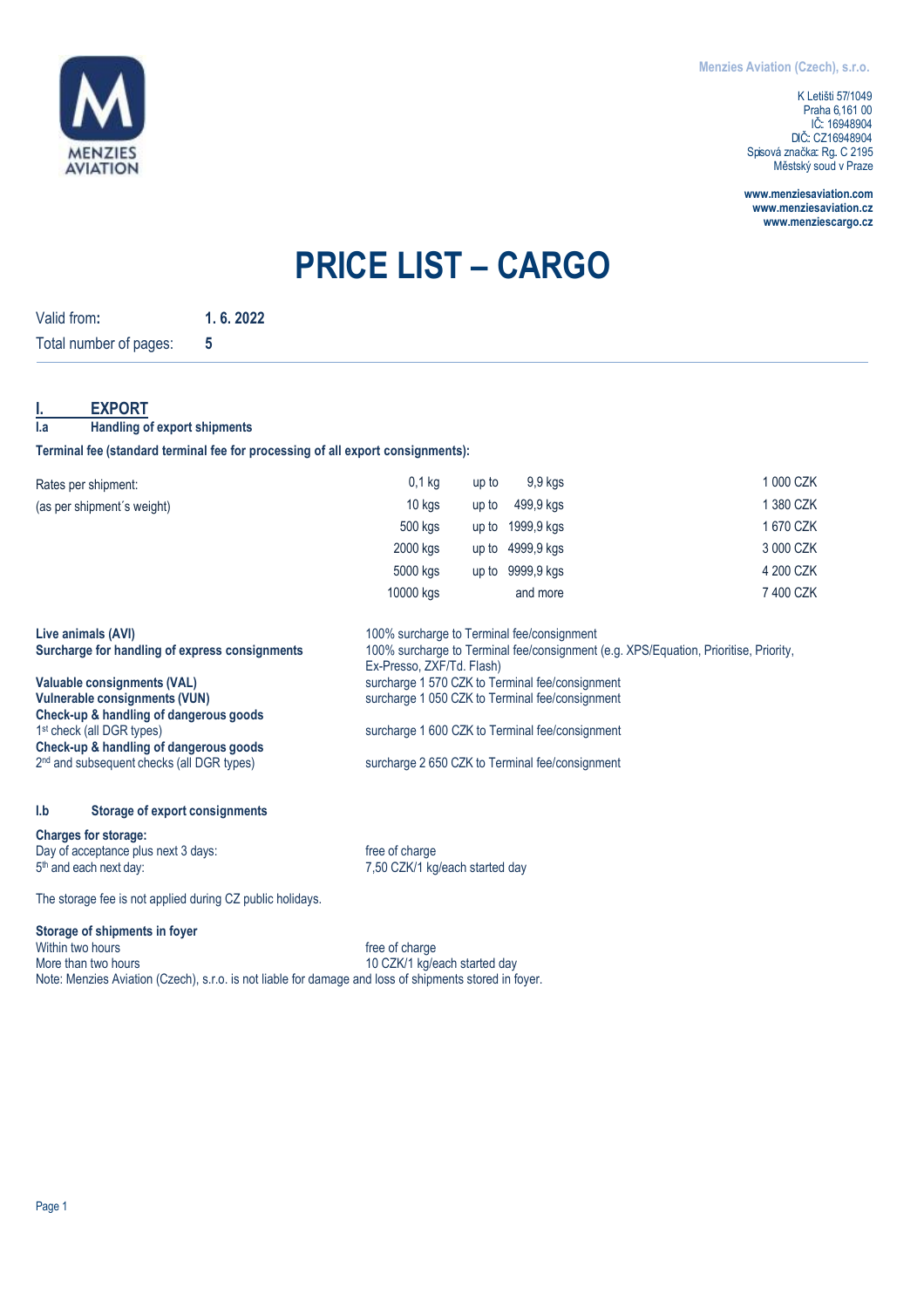

K Letišti 57/1049 Praha 6, 161 00 IČ:: 16948904 DIČ: CZ16948904 Spisová značka: Rg. C 2195 Městský soud v Praze

**[www.menziesaviation.com](http://www.menziesaviation.com/) [www.menziesaviation.cz](http://www.menziesaviation.cz/) www.menziescargo.cz**

# **II. IMPORT**

**II.a Handling of import shipments**

**Terminal fee (standard terminal fee for processing all import consignments):**

| Rates per shipment:        | $0,1$ kg up to | 9,9 kgs    | 1 280 CZK |  |
|----------------------------|----------------|------------|-----------|--|
| (as per shipment's weight) | 10 kgs up to   | 499,9 kgs  | 1780 CZK  |  |
|                            | 500 kgs up to  | 1999,9 kgs | 1940 CZK  |  |
|                            | 2000 kgs up to | 4999,9 kgs | 3 000 CZK |  |
|                            | 5000 kgs up to | 9999,9 kgs | 4 200 CZK |  |
|                            | 10000 kgs      | and more   | 7400 CZK  |  |
|                            |                |            |           |  |

| Live animals (AVI)                             | 100% surcharge to Terminal fee/consignment                                           |
|------------------------------------------------|--------------------------------------------------------------------------------------|
| Surcharge for handling of express consignments | 100% surcharge to Terminal fee/consignment (e.g. XPS/Equation, Prioritise, Priority, |
|                                                | Ex-Press, ZXF/Td, Flash)                                                             |
| Valuable consignments (VAL)                    | surcharge 1 570 CZK to Terminal fee/consignment                                      |
| Vulnerable consignments (VUN)                  | surcharge 1 050 CZK to Terminal fee/consignment                                      |

# **Split shipments**

If customer requires shipments to be split into parts and handled separately, a Terminal fee will be charged according to the weight of the relevant part of the shipment. Release of a shipment separated into parts will be permitted in cases where the number of received pieces does not exceed the number of pieces on the MAWB. In these cases the shipment will be released only in whole to the recipient or his authorised representative, according to MAWB.

### **II.b Storage of import consignments**

### **Charges for storage:**

Day of acceptance plus next 2 days free of charge free of charge 4<sup>th</sup> and each next day:

7,50 CZK/1 kg/each started day

Acceptance day means when the complete shipment was received - all pieces as per AWB. Charges for storage are not applied for the service shipments of the partner air carriers. The storage fee is not applied during first Sunday after day of acceptance and during CZ public holidays. Shipment accepted on Thursday after 3 pm is considered accepted following Friday. Shipment accepted on Friday after 3 pm is considered accepted following Saturday.

**Delivery after business hours of the Import Landside reception:** 100 % surcharge to the Terminal fee (possible in case of express shipments, live animals, perishable goods and with the approval of Menzies)

**Business hours of the cash desk:** Monday – Sunday – Sunday 7:00 am – 6:00 pm except for national holidays

In cases of AVI, HUM, LHO, PER, fresh flowers and express shipments, there will be no surcharge for delivery after business hours, only a surcharge for special products.

# **III. TRANZIT**<br> **III.a** Storage of **III.a Storage of transit consignments**

**Charges for storage:** Day of acceptance plus next 2 days free of charge 4<sup>th</sup> and each next day:

7,50 CZK/1 kg/each started day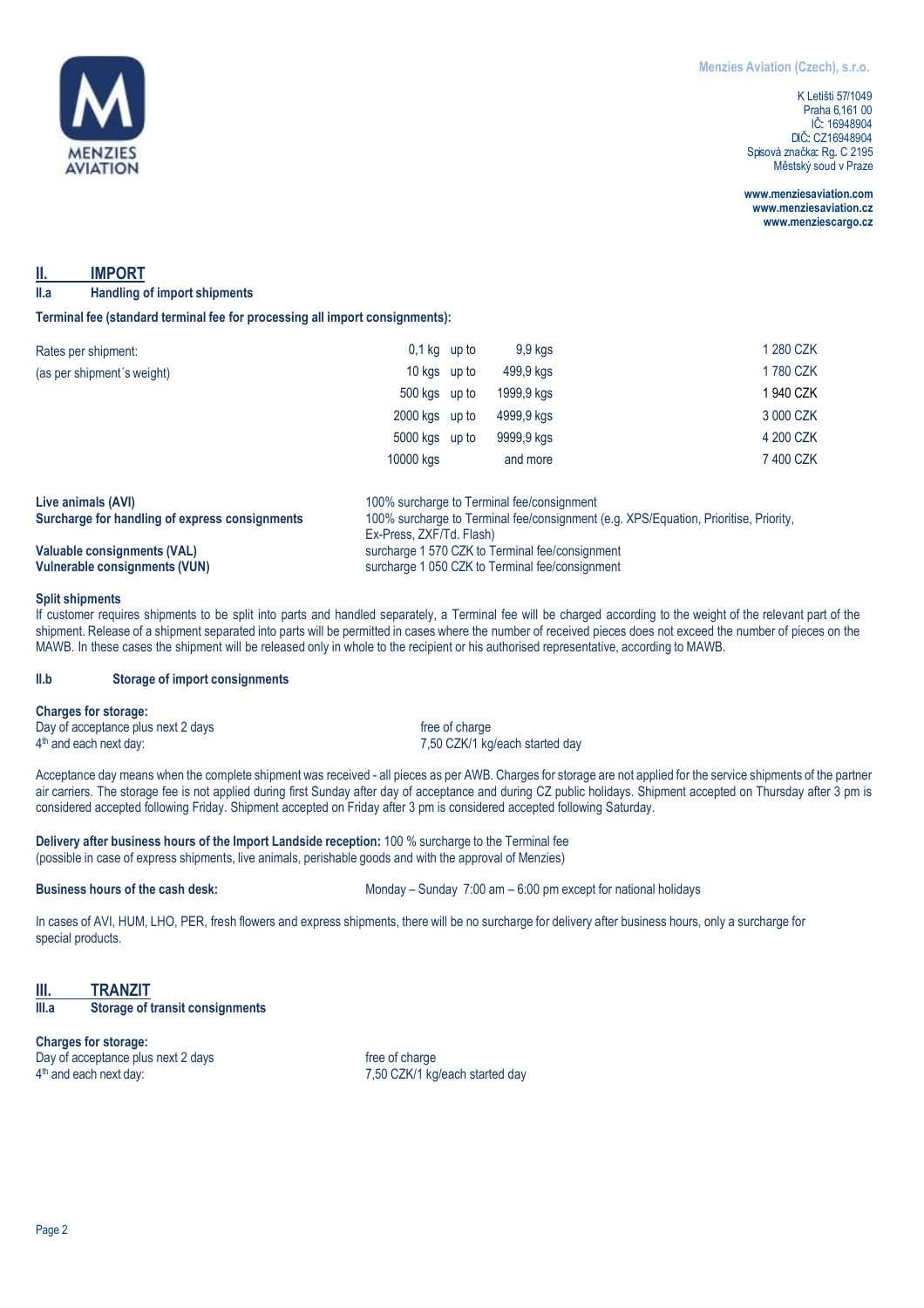

**[www.menziesaviation.com](http://www.menziesaviation.com/) [www.menziesaviation.cz](http://www.menziesaviation.cz/) www.menziescargo.cz**

# **IV. OTHERSERVICES**

**IV.a Shipment´s security control** 0,70 CZK/1 kg – minimum charge 150 CZK

Applicable only for export shipments of Lufthansa Cargo AG - LH/020 and Swiss WorldCargo – LX/724, IAG Cargo – BA/EI/125, IB/075 and LOT Cargo – LO/080. This fee is not charged in case of the customer delivers the shipment in the Regulated Agent´s or Known Shipper´s mode.

# **IV.b Requested Manipulation**

| By:              |               |                                                       |
|------------------|---------------|-------------------------------------------------------|
| NZV              | 1.5 t         | 2 300 CZK/for each started hour (including operator)  |
| V <sub>7</sub> V | $2.5t - 4.5t$ | 6 900 CZK/for each started hour (including operator)  |
| V <sub>7</sub> V | 12 t          | 13 800 CZK/for each started hour (including operator) |
| Slave master     | 7.0 t         | 8 700 CZK/for each started hour (including operator)  |

Max operational weight of each piece is always dependent of its dimensions and required way of manipulation.

**IV.c Additional services** – on customer requests and consignments handled by Menzies Aviation (Czech), s.r.o. only.

### **1. Weighing of consignments**

| weight of consignment to 1000 kgs<br>weight of consignment over 1000 kgs                          | 350 CZK/ consignment<br>920 CZK/ consignment                            |  |  |  |  |
|---------------------------------------------------------------------------------------------------|-------------------------------------------------------------------------|--|--|--|--|
| Stabilising with plastic wrap or a belt<br>2.                                                     |                                                                         |  |  |  |  |
| weight of consignment to 1000 kgs<br>weight of consignment over 1000 kgs                          | 1 200 CZK/ consignment<br>2 400 CZK/ consignment                        |  |  |  |  |
| 3. Transport of goods                                                                             |                                                                         |  |  |  |  |
| between airport warehouses<br>for Veterinary check                                                | 1 000 CZK/ trolley or ULD<br>350 CZK/ trolley or ULD                    |  |  |  |  |
| 4. Manual handling on customer's request                                                          | 190 CZK/for each 15 mins                                                |  |  |  |  |
| 5. Technical assistance for security control                                                      |                                                                         |  |  |  |  |
| packaging tape<br>plastic wrap<br>work                                                            | 60 CZK/1 piece<br>580 CZK/1 piece<br>620 CZK/for each started hour      |  |  |  |  |
| 6. Supporting material for sale                                                                   |                                                                         |  |  |  |  |
| wooden pallets<br>wooden planks (3m long)<br>wooden beam (3m long)<br>shipments 'marking stickers | 580 CZK/1 piece<br>240 CZK/1 piece<br>370 CZK/1 piece<br>25 CZK/1 piece |  |  |  |  |
| 6. CCTV records review                                                                            | 1 500 CZK/action                                                        |  |  |  |  |
| 7. Documents print / copy on request B/W / color                                                  | 6 CZK / 12 CZK per 1 page A4                                            |  |  |  |  |
| Documents scan on request<br>8.                                                                   | 6 CZK per 1 page A4                                                     |  |  |  |  |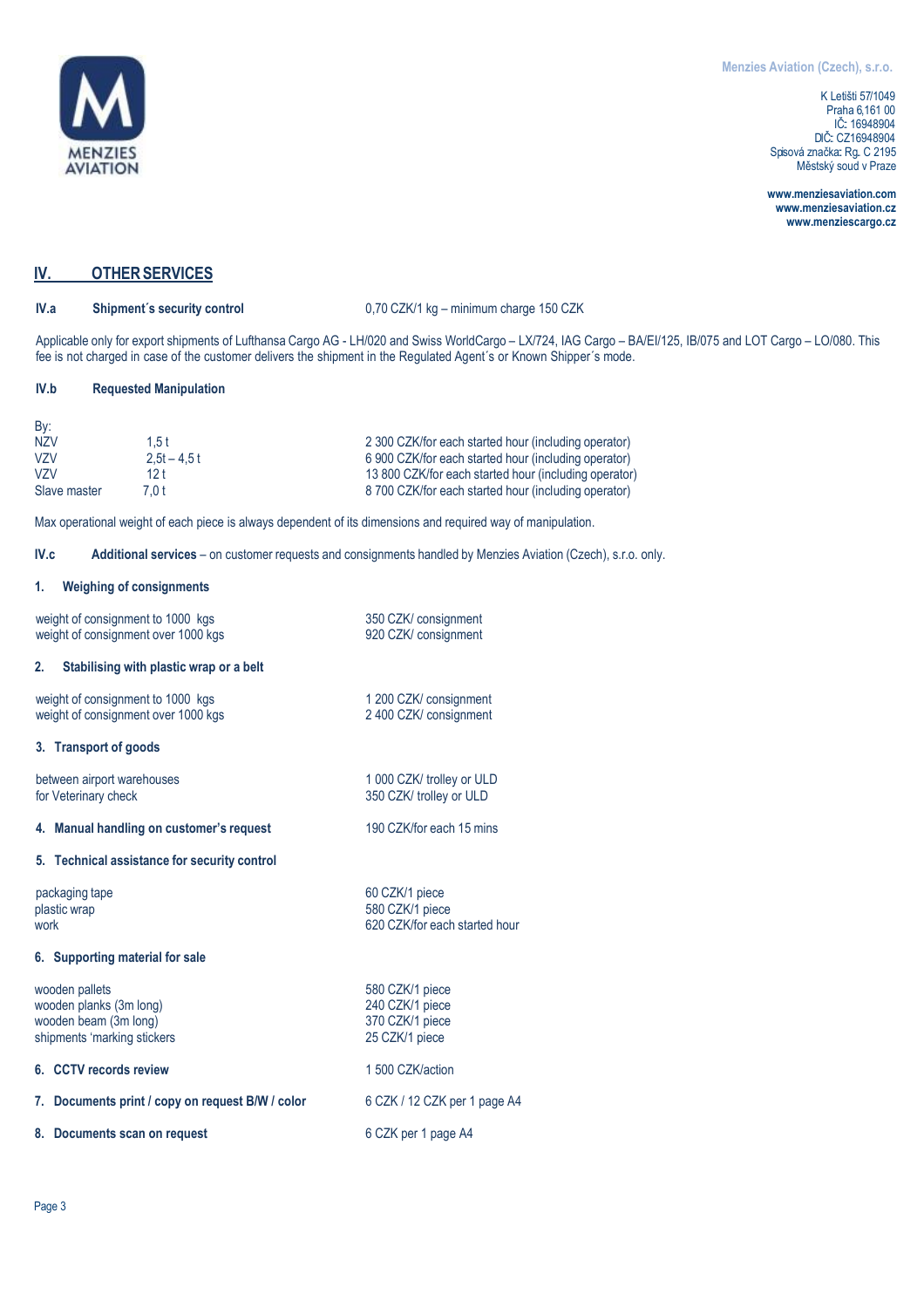

K Letišti 57/1049 Praha 6, 161 00 IČ:: 16948904 DIČ:: CZ16948904 Spisová značka: Rg. C 2195 Městský soud v Praze

**[www.menziesaviation.com](http://www.menziesaviation.com/) [www.menziesaviation.cz](http://www.menziesaviation.cz/) www.menziescargo.cz**

For safety reasons, handling of goods is not permitted in customer´s vehicles. Employees of Menzies will pick up goods, or goods must be taken to the unloading dock, put in front of the truck ramps, or at the edge of the truck trailer.

Services mentioned in parts IV.b - IV.c are subject to the agreement of Menzies Aviation (Czech), s.r.o. Agreement should be made with the shift supervisor at this telephone no.: 724 768 026 (breakdown of the total price is available to customers on request)

**Payments in cash are done as follows:**

Total price of services (e.g. terminal charge + storage) will be rounded down to the nearest whole CZK.

**All mentioned prices are without VAT. The Handling Agent reserves the right to change all fees as well as the payment of a supplement for the difference resulting from the change in rates (e.g. VAT,…).**

**This Price list – Cargo fully replaces previous version of Price list – Cargo (incl. possible Appendixes).**